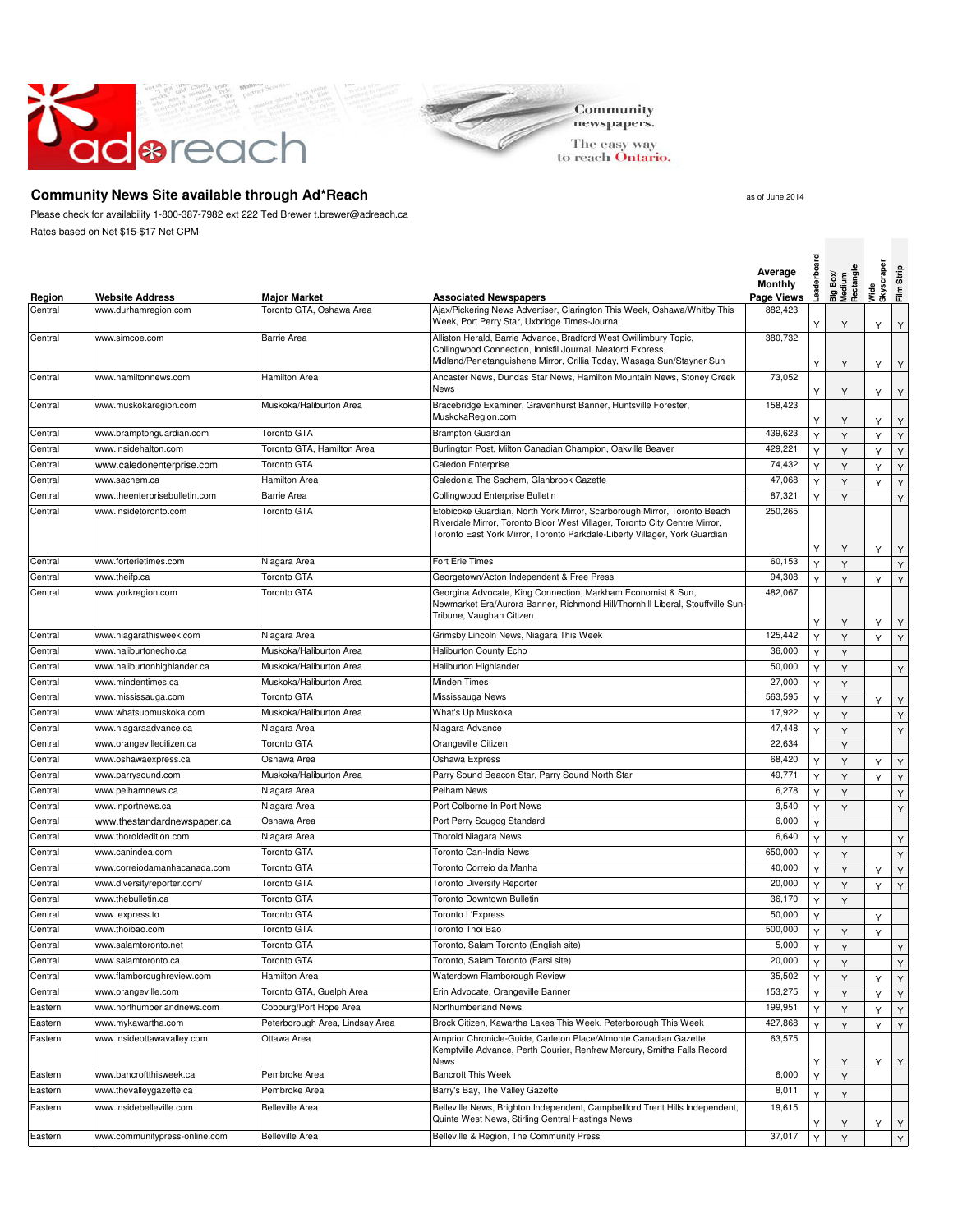| Eastern            | www.recorder.ca                                      | <b>Brockville Area</b>                                | Brockville Recorder & Times                                                                                                                                                                                             | 898,409          | Y      | Y      |   | Υ                |
|--------------------|------------------------------------------------------|-------------------------------------------------------|-------------------------------------------------------------------------------------------------------------------------------------------------------------------------------------------------------------------------|------------------|--------|--------|---|------------------|
| Eastern            | www.insidebrockville.com                             | <b>Brockville Area</b>                                | Brockville, St. Lawrence News                                                                                                                                                                                           | 6,493            |        |        |   |                  |
|                    |                                                      |                                                       |                                                                                                                                                                                                                         |                  | Y      | Y      | Y | Y                |
| Eastern            | www.cornwallseawaynews.com                           | Cornwall Area                                         | Cornwall Seaway News, Cornwall Express                                                                                                                                                                                  | 126,338          | Υ      | Y      | Y | Y                |
| Eastern            | www.kingstonregion.com                               | Kingston Area                                         | Frontenac Gazette, Kingston Heritage                                                                                                                                                                                    | 20,220           | Y      | Y      | Y | Υ                |
| Eastern            | www.frontenacnews.ca                                 | Kingston Area                                         | Frontenac News                                                                                                                                                                                                          | 18,000           | Y      | Y      | Y | Y                |
| Eastern            | www.gananoquereporter.com                            | Kingston Area                                         | Gananoque Reporter                                                                                                                                                                                                      | 19,271           | Y      | Y      |   | Υ                |
| Eastern            | www.ottawacommunitynews.com                          | Ottawa Area                                           | Kanata Kourier-Standard, Manotick News, Nepean/Barrhaven News, Orleans<br>News, Ottawa East News, Ottawa South News, Ottawa West News, Stittsville                                                                      | 65,279           |        |        |   |                  |
|                    |                                                      |                                                       | News, West Carleton Review                                                                                                                                                                                              |                  | Υ      | Y      | Y | Υ                |
| Eastern            | www.kingstonthisweek.com                             | Kingston Area                                         | Kingston/Frontenac This Week                                                                                                                                                                                            | 39,142           | Y      | Y      |   | Υ                |
| Eastern            | www.lakefieldherald.com                              | Peterborough Area                                     | Lakefield Herald                                                                                                                                                                                                        | 28,283           | Y      | Y      | Y | Y                |
| Eastern            | www.napaneeguide.com                                 | Kingston Area                                         | Napanee Guide                                                                                                                                                                                                           | 19,074           | Y      | Y      |   | Υ                |
| Eastern            | www.northumberlandtoday.com                          | Cobourg/Port Hope Area                                | Northumberland Today.com                                                                                                                                                                                                | 224,357          | Υ      | Υ      |   | Y                |
| Eastern            | www.orleansstar.ca                                   | Ottawa Area                                           | Orleans Star                                                                                                                                                                                                            | 12,000           | Y      | Y      | Y | Y                |
| Eastern            | www.embassymag.ca                                    | Ottawa Area                                           | Ottawa Embassy                                                                                                                                                                                                          | 40,400           |        |        |   |                  |
|                    |                                                      |                                                       |                                                                                                                                                                                                                         |                  | Y      | Y      |   |                  |
| Eastern            | www.hilltimes.com                                    | Ottawa Area                                           | Ottawa Hill Times                                                                                                                                                                                                       | 184,000          | Υ      | Υ      |   |                  |
| Eastern            | www.countyweeklynews.com                             | <b>Belleville Area</b>                                | Picton County Weekly News                                                                                                                                                                                               | 7,924            | Y      | Y      |   | Υ                |
| Eastern            | www.trentonian.ca                                    | <b>Belleville Area</b>                                | Trenton Trentonian                                                                                                                                                                                                      | 68,718           | Y      | Y      |   | Υ                |
| Eastern            | www.thereview.ca                                     | Cornwall Area                                         | Vankleek Hill Review                                                                                                                                                                                                    | 25,620           | Υ      |        | Y |                  |
| Eastern            | www.thedailyobserver.ca                              | Pembroke Area                                         | Pembroke Daily Observer                                                                                                                                                                                                 | 251,197          | Y      | Y      |   | Y                |
| Northern           | www.atikokanprogress.ca                              | Fort Frances Area                                     | Atikokan Progress                                                                                                                                                                                                       | 5,000            | Y      |        |   |                  |
|                    |                                                      | North Bay Area                                        |                                                                                                                                                                                                                         | 51,641           |        | Y      | Y | Υ                |
| Northern           | www.northbaynipissing.com                            |                                                       | Burks Falls Almaguin News, North Bay Nipissing News                                                                                                                                                                     |                  | Y      | Y      | Y | Y                |
| Northern           | www.cochranetimespost.com                            | Timmins Area                                          | Cochrane Times-Post                                                                                                                                                                                                     | 13,070           | Y      | Y      |   | Υ                |
| Northern           | www.drydenobserver.ca                                | Kenora Area                                           | Dryden Observer                                                                                                                                                                                                         | 30,000           | Υ      | Y      |   |                  |
| Northern           | www.elliotlakestandard.ca                            | Sault Ste. Marie Area                                 | Elliot Lake Standard                                                                                                                                                                                                    | 60,068           | Y      | Y      |   | Υ                |
| Northern           | www.midnorthmonitor.com                              | Sudbury Area                                          | Espanola Mid-North Monitor                                                                                                                                                                                              | 16,797           | Y      | Y      |   | Υ                |
| Northern           | www.fortfrances.com                                  | Fort Frances Area                                     | Fort Frances Times                                                                                                                                                                                                      | 249,000          | Υ      | Y      |   |                  |
| Northern           | www.thetimesstar.ca                                  | Thunder Bay Area                                      | <b>Geraldton Times Star</b>                                                                                                                                                                                             | 10,000           | Y      |        |   |                  |
| Northern           | www.kapuskasingtimes.com                             | Timmins Area                                          | Kapuskasing Northern Times, Kapuskasing Weekender                                                                                                                                                                       | 29,081           |        | Y      | Υ |                  |
|                    |                                                      |                                                       |                                                                                                                                                                                                                         |                  | Y      | Y      |   | Y                |
| Northern           | www.kenoradailyminerandnews.com                      | Kenora Area                                           | Kenora Daily Miner and News, Kenora Lake of the Woods Enterprise                                                                                                                                                        | 401,824          | Υ      | Y      |   | Υ                |
| Northern           | www.manitoulin.ca                                    | Sudbury Area                                          | Manitoulin Expositor, Manitoulin West Recorder                                                                                                                                                                          | 125,000          | Y      | Y      | Y | Υ                |
| Northern           | www.northernontario.ca                               | New Liskeard Area                                     | New Liskeard Temiskaming Speaker                                                                                                                                                                                        | 30,000           | Y      | Y      |   |                  |
| Northern           | www.thenorthernsun.com                               | Kenora Area                                           | Red Lake Northern Sun News                                                                                                                                                                                              | 7,000            | Y      |        |   |                  |
| Northern           | www.saultthisweek.com                                | Sault Ste. Marie Area                                 | Sault Ste. Marie This Week                                                                                                                                                                                              | 27,781           | Y      | Υ      |   | Υ                |
| Northern           | www.siouxbulletin.com                                | Kenora Area                                           | Sioux Lookout Bulletin                                                                                                                                                                                                  | 25,690           |        |        |   |                  |
|                    |                                                      |                                                       |                                                                                                                                                                                                                         |                  |        |        |   |                  |
|                    |                                                      |                                                       |                                                                                                                                                                                                                         |                  | Y      | Y      |   |                  |
| Northern           | www.northernlife.ca                                  | Sudbury Area                                          | Sudbury Northern Life                                                                                                                                                                                                   | 1,500,000        | Y      | Y      | Y | Y                |
| Northern           | www.tbnewswatch.com                                  | Thunder Bay Area                                      | Thunder Bay Source                                                                                                                                                                                                      | 1,200,000        | Y      | Y      | Y |                  |
| Northern           | www.timminstimes.com                                 | Timmins Area                                          | <b>Timmins Times</b>                                                                                                                                                                                                    | 132,252          | Y      | Y      |   | Υ                |
| Northern           | www.thealgomanews.ca                                 | Sault Ste. Marie Area                                 | Wawa Algoma News Review                                                                                                                                                                                                 | 20,000           | Y      | Y      | Y |                  |
| Western            | www.stratfordbeaconherald.com                        | <b>Stratford Area</b>                                 | Stratford Beacon Herald/Marketplace                                                                                                                                                                                     | 497,535          | Y      | Y      |   |                  |
|                    |                                                      |                                                       |                                                                                                                                                                                                                         |                  |        |        |   | Υ                |
| Western<br>Western | www.rivertowntimes.com<br>www.southwesternontario.ca | Windsor Area<br>Guelph Area. Kitchener/Waterloo Area. | Amherstburg River Town Times<br>Arthur Enterprise News, Elmira Independent, Exeter Times-                                                                                                                               | 7,500<br>100,834 | Y      | Y      |   |                  |
|                    |                                                      | Owen Sound Area, Stratford Area                       | Advocate/Weekender, Fergus-Elora News Express, Listowel Banner, Listowel<br>Independent Plus, Minto Express, Mount Forest Confederate, St. Marys<br>Journal Argus/Weekender, Stratford Gazette, Walkerton Herald Times, |                  |        |        |   |                  |
|                    |                                                      |                                                       | Wingham Advance Times                                                                                                                                                                                                   |                  |        |        |   |                  |
|                    |                                                      |                                                       |                                                                                                                                                                                                                         |                  | Y      | Y      | Y | $\mathsf{Y}$     |
| Western            | www.aylmerexpress.com                                | St. Thomas Area                                       | Aylmer Express                                                                                                                                                                                                          | 19,306           | Υ      | Y      | Y | Y                |
| Western            | www.northhuron.on.ca                                 | <b>Stratford Area</b>                                 | <b>Blyth/Brussels Citizen</b>                                                                                                                                                                                           | 2,500            | Y      | Y      |   |                  |
| Western            | www.brantnews.com                                    | <b>Brantford Area</b>                                 | <b>Branford, Brant News</b>                                                                                                                                                                                             | 53,868           | Y      | Y      | Y | Y                |
| Western            | www.cambridgetimes.ca                                | Kitchener/Waterloo Area                               | Cambridge Times                                                                                                                                                                                                         | 177,085          | Υ      | Υ      | Y | Y                |
| Western            | www.chathamthisweek.com                              | Chatham Area                                          | Chatham This Week                                                                                                                                                                                                       | 24,268           | Y      | Y      |   | Υ                |
| Western            | www.chathamvoice.com/                                | Chatham Area                                          | Chatham Voice                                                                                                                                                                                                           | 24,000           | Y      | Y      |   |                  |
| Western            | www.clintonnewsrecord.com                            | <b>Stratford Area</b>                                 | Clinton News Record                                                                                                                                                                                                     | 15,131           | Υ      | Y      |   |                  |
| Western            | www.delhinewsrecord.com                              | Simcoe Area                                           | Delhi News-Record                                                                                                                                                                                                       |                  | Y      |        |   | Υ                |
|                    |                                                      |                                                       |                                                                                                                                                                                                                         | 16,916           |        | Y      |   | Y                |
| Western            | www.observerxtra.com                                 | Kitchener/Waterloo Area                               | Elmira Woolwich Observer                                                                                                                                                                                                | 24,578           | Y      | Υ      | Y | Y                |
| Western            | www.sxfreepress.com                                  | Windsor Area                                          | Essex Free Press                                                                                                                                                                                                        | 3,500            | Υ      | Y      | Y | Υ                |
| Western            | www.wellingtonadvertiser.com                         | Guelph Area                                           | Drayton Community News, Fergus Wellington Advertiser                                                                                                                                                                    | 73,000           | Y      |        |   |                  |
| Western            | www.goderichsignalstar.com                           | <b>Stratford Area</b>                                 | Goderich Signal Star                                                                                                                                                                                                    | 53,155           | Υ      | Y      |   | Υ                |
| Western            | www.lakeshoreadvance.com                             | <b>Stratford Area</b>                                 | Grand Bend Lakeshore Advance                                                                                                                                                                                            | 12,259           | Υ      | Y      |   | Y                |
| Western            | www.guelphtribune.ca                                 | Guelph Area                                           | Guelph Tribune                                                                                                                                                                                                          | 41,393           | Y      | Y      | Y |                  |
| Western            | www.thepost.on.ca                                    | Owen Sound Area                                       | Hanover, The Post                                                                                                                                                                                                       | 47,279           |        |        |   | $\mathsf Y$      |
|                    |                                                      |                                                       |                                                                                                                                                                                                                         |                  | Υ      | Y      |   | Υ                |
| Western            | www.ingersolltimes.com                               | Woodstock Area                                        | Ingersoll Times                                                                                                                                                                                                         | 33,723           | Υ      | Y      |   | Υ                |
| Western            | www.kincardinenews.com                               | Owen Sound Area                                       | Kincardine News                                                                                                                                                                                                         |                  |        |        |   |                  |
| Western            | www.kitchenerpost.ca                                 | Kitchener/Waterloo Area                               | Kitchener Post                                                                                                                                                                                                          | 25,528           | Υ      | Y      | Y | Y                |
| Western            | www.londoncommunitynews.com                          | London Area                                           | London Community News                                                                                                                                                                                                   | 101,105          | Υ      | Y      | Y | Υ                |
| Western            | www.thelondoner.ca                                   | London Area                                           | London, The Londoner                                                                                                                                                                                                    | 33,452           | Y      | Y      |   | Υ                |
| Western            | www.lucknowsentinel.com                              | Owen Sound Area                                       | Lucknow Sentinel                                                                                                                                                                                                        | 9,229            | Υ      | Υ      |   |                  |
| Western            | www.mitchelladvocate.com                             | <b>Stratford Area</b>                                 | Mitchell Advocate                                                                                                                                                                                                       | 28,643           |        |        |   | Y                |
| Western            | www.newhamburgindependent.ca                         | Kitchener/Waterloo Area                               | New Hamburg Independent                                                                                                                                                                                                 | 21,532           | Y<br>Υ | Y<br>Y | Y | Y<br>$\mathsf Y$ |